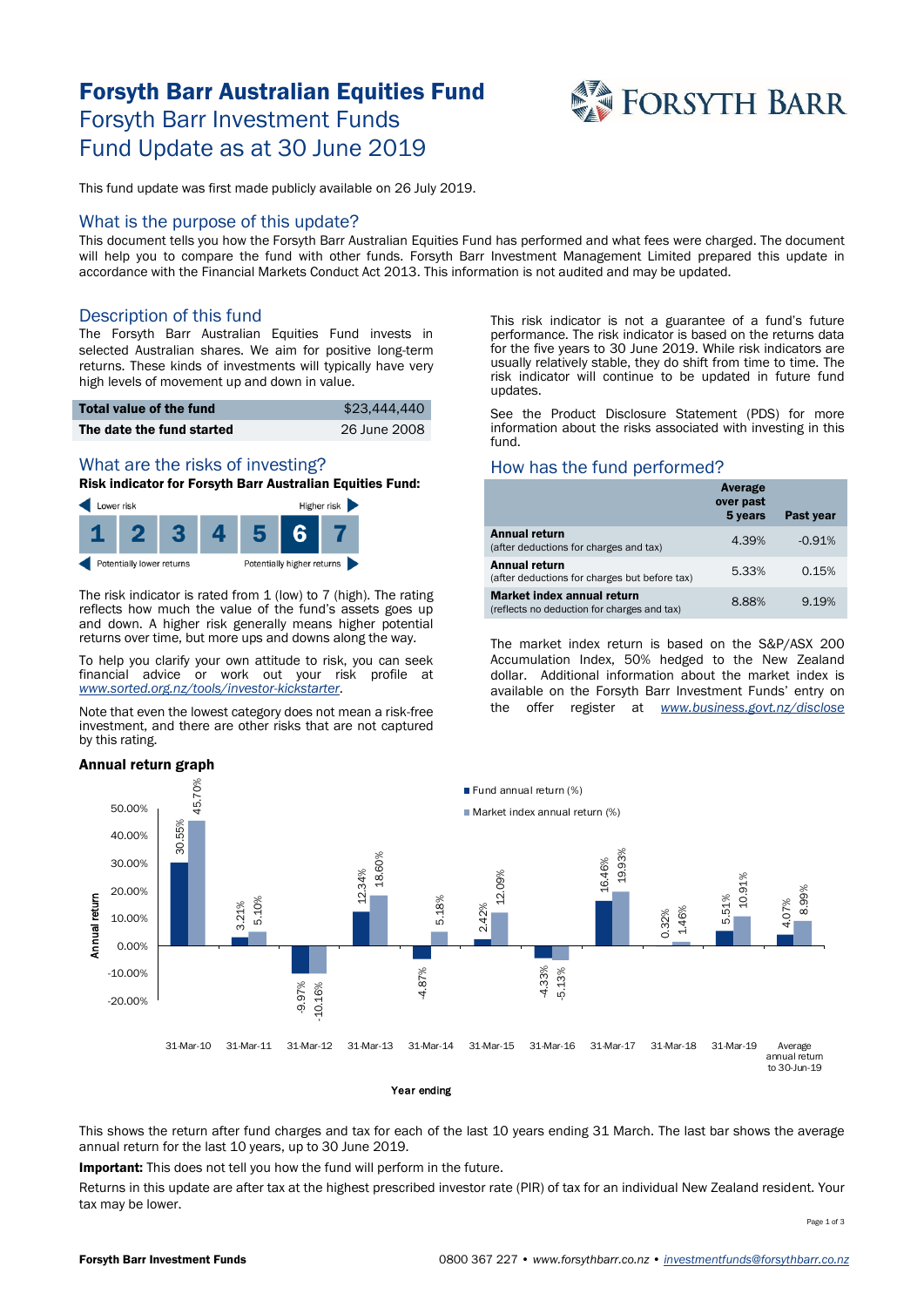## What fees are investors charged?

Investors in the Forsyth Barr Australian Equities Fund are charged fund charges. In the year to 31 March 2019 these were:

|                                                                 | % of net asset value <sup>1</sup> |
|-----------------------------------------------------------------|-----------------------------------|
| Total fund charges                                              | 1.32%                             |
| Which are made up of:                                           |                                   |
| <b>Total management and</b><br>administration charges including | 1.32%                             |
| Manager's basic fee                                             | 1.27%                             |
| Other management and<br>administration charges                  | 0.05%                             |
| Total performance-based fees                                    | $0.00\%$                          |
|                                                                 | Dollar amount per investor        |
| Other charges                                                   |                                   |

Investors are not currently charged any other fees. See the PDS for more information about fees.

Small differences in fees and charges can have a big impact on your investment over the long term.

### Example of how this applies to an investor

of the year, Jane received a return after fund charges her initial \$10,000). This gives Jane a total loss after tax of \$91 for the year.

# What does the fund invest in?

This shows the types of assets that the fund invests in.

#### Actual investment mix



#### Target investment mix

| 5.00%  |
|--------|
| 0.00%  |
| 0.00%  |
| 85.00% |
| 0.00%  |
| 10.00% |
| 0.00%  |
| 0.00%  |
| 0.00%  |
|        |

#### Top 10 investments

|                | <b>Name</b>                            | Percentage of<br>fund net assets | <b>Type</b>               | <b>Country</b> | <b>Credit rating</b><br>(if applicable) |
|----------------|----------------------------------------|----------------------------------|---------------------------|----------------|-----------------------------------------|
| $\mathbf{1}$   | <b>BHP Group Limited</b>               | 10.52%                           | Australasian equities     | Australia      |                                         |
| 2              | <b>Westpac Banking Corporation</b>     | 9.00%                            | Australasian equities     | Australia      |                                         |
| 3              | National Australia Bank Limited        | 6.61%                            | Australasian equities     | Australia      |                                         |
| $\overline{4}$ | Commonwealth Bank of Australia Limited | 5.62%                            | Australasian equities     | Australia      |                                         |
| 5              | ANZ transactional bank account         | 4.96%                            | Cash and cash equivalents | New Zealand    | $AA-$                                   |
| 6              | <b>Coles Group Limited</b>             | 4.84%                            | Australasian equities     | Australia      |                                         |
| $\overline{7}$ | Woodside Petroleum Limited             | 4.78%                            | Australasian equities     | Australia      |                                         |
| 8              | Macquarie Group Limited                | 4.49%                            | Australasian equities     | Australia      |                                         |
| 9              | <b>Brambles Limited</b>                | 4.44%                            | Australasian equities     | Australia      |                                         |
| 10             | <b>Rio Tinto Limited</b>               | 4.22%                            | Australasian equities     | Australia      |                                         |

The top 10 investments make up 59.48% of the fund.

We actively manage the fund's foreign currency exposures. As at 30 June 2019, these exposures represented 95.04% of the value of the fund; the remainder of the fund was held as New Zealand dollar cash and cash equivalents. After allowing for foreign currency hedges in place, 77.81% of the value of the fund was unhedged and exposed to foreign currency risk.